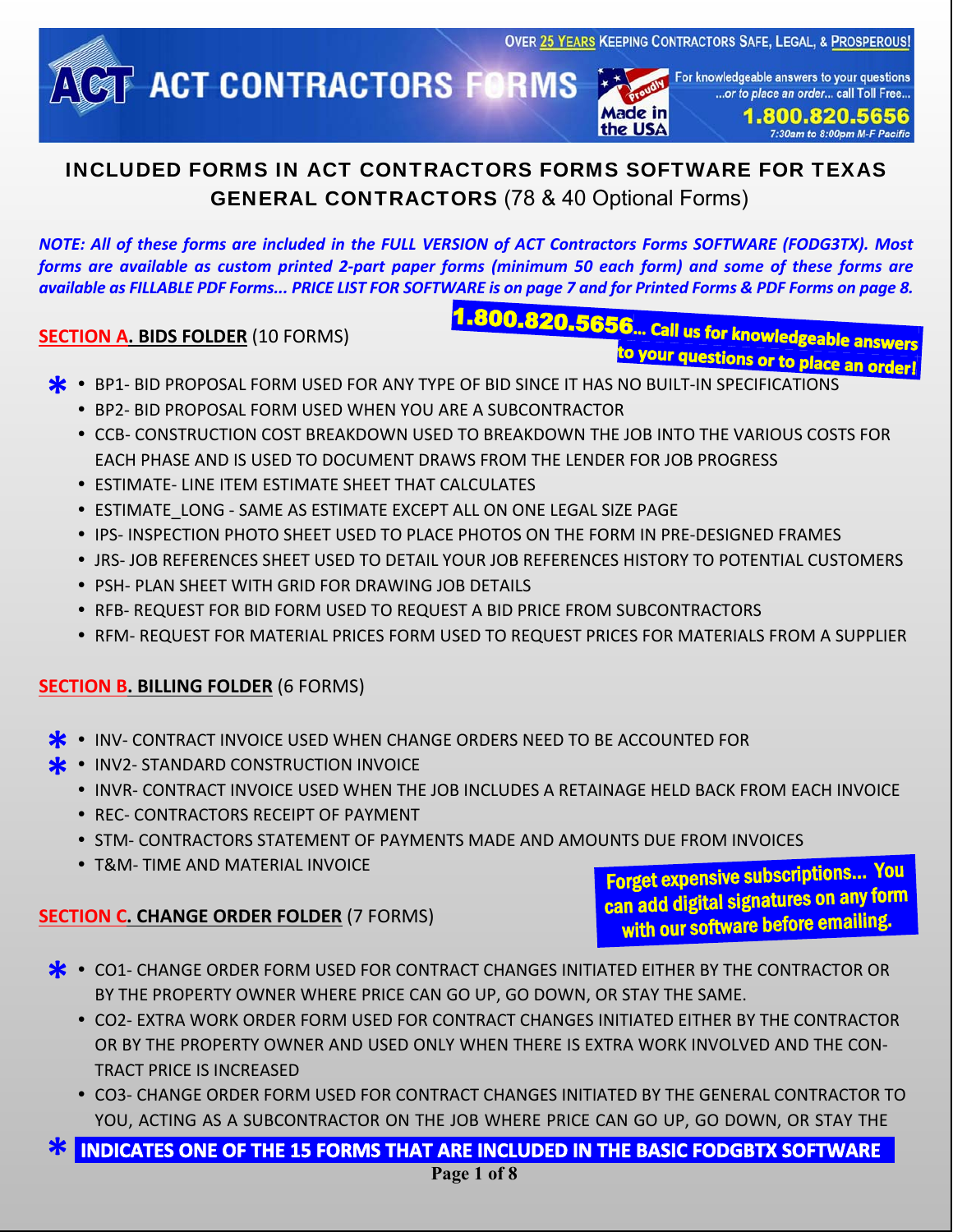- CO4- EXTRA WORK ORDER FORM USED FOR CONTRACT CHANGES INITIATED BY THE GENERAL CONTRAC-TOR TO YOU, ACTING AS A SUBCONTRACTOR ON THE JOB AND USED ONLY WHEN THERE IS EXTRA WORK INVOLVED AND THE CONTRACT PRICE IS INCREASED
- CO5- CHANGE ORDER FORM USED FOR CONTRACT CHANGES INITIATED BY YOU, THE CONTRACTOR, TO ONE OF YOUR SUBCONTRACTORS ON THE JOB WHERE PRICE CAN GO UP, GO DOWN, OR STAY THE SAME ONE OF YOUR SUBCONTRACTORS ON THE JOB WHERE PRICE CAN GO UP, GO DOWN, OR STAY THE SAME.
	- CO6- EXTRA WORK ORDER FORM USED FOR CONTRACT CHANGES INITIATED BY YOU, THE CONTRACTOR, TO ONE OF YOUR SUBCONTRACTORS ON THE JOB AND USED ONLY WHEN THERE IS EXTRA WORK IN-VOLVED AND THE CONTRACT PRICE IS INCREASED
	- COL- CHANGE ORDER LOG FORM USED TO KEEP TRACK OF THE CHANGE ORDERS ISSUED ON THE JOB

### **SECTION D. CONTRACTS FOLDER** (27 FORMS IN THE MAIN FOLDER AND THREE SUB FOLDERS)

#### **SECTION D1**. COMMERCIAL & NEW CONSTRUCTION CONTRACTS SUB-FOLDER (6 FORMS)

- COW2- COST OF WORK ADDENDUM FOR COST PLUS CONTRACTS DETAILING WHAT JOB COSTS ARE
- CPF- COST PLUS FIXED FEE CONTRACT USE FORM "COW2" WITH THIS CONTRACT
- CPP- COST PLUS PERCENTAGE CONTRACT USE FORM "COW2" WITH THIS CONTRACT
- GC1- CONSTRUCTION CONTRACT USED FOR NON- HOME IMPROVEMENT WORK SUCH AS COMMERCIAL,<br>AND NEW CONSTRUCTION OR FOR HOME IMPROVEMENT WORK WHEN THE CONTRACT IS NOT SIGNED I AND NEW CONSTRUCTION OR FOR HOME IMPROVEMENT WORK WHEN THE CONTRACT IS **NOT** SIGNED IN **HOME** 
	- PRC- CONSTRUCTION PROPOSAL/CONTRACT USED FOR NON- HOME IMPROVEMENT WORK SUCH AS COM-MERCIAL, AND NEW CONSTRUCTION OR FOR HOME IMPROVEMENT WORK WHEN THE CONTRACT IS **NOT** SIGNED IN HOME
	- TMC- NON-RESIDENTIAL CONSTRUCTION PROPOSAL/CONTRACT USED FOR SIMPLER JOBS WHEN PROPERTY LINES, ETC. AND OTHER CONDITIONS DO NOT APPLY AND THE WORK IS BEING COMPENSATED FOR BY TIME AND MATERIAL... USE FORM "COW" WITH THIS CONTRACT

# SECTION D2. HOME IMPROVEMENT CONTRACTS SUB-FOLDER (6 FORMS) Call us for knowledgeable answers to your questions or to place an order!

- FE3- HOME IMPROVEMENT CONTRACT FOR FENCING
- GC3- RESIDENTIAL HOME IMPROVEMENT CONTRACT USED WHEN THE CONTRACT IS SIGNED IN HOME
- HIP- RESIDENTIAL HOME IMPROVEMENT PROPOSAL/CONTRACT USED WHEN THE CONTRACT IS SIGNED IN **\*** HOME AND IS MORE APPROPRIATE FOR SIMPLER HOME IMPROVEMENT JOBS LIKE KITCHEN AND BATH RE-MODELS, ETC. WHEN PROPERTY LINES, PERMITS, AND OTHER CONDITIONS DO NOT APPLY
	- PSHF- FENCING PLAN SHEET
	- TMP- HOME IMPROVEMENT PROPOSAL/CONTRACT USED FOR SIMPLER JOBS WHEN PROPERTY LINES, ETC. AND OTHER CONDITIONS DO NOT APPLY AND THE WORK IS BEING COMPENSATED FOR BY TIME AND MA-TERIAL... USE FORM "COW" WITH THIS CONTRACT
	- TXD- MANDATORY TX DISCLOSURE ABOUT LIENS FOR RESIDENTIAL NOTICE (per TX Property Code §53.255 , § 27.007, §41.007

#### **SECTION D3**. NOTICE OF CANCELLATION SUB-FOLDER (3 FORMS)

 CN1 & CNW- 3 COPIES OF THE NOTICE OF CANCELLATION FORM AND ONE COPY OF THE WAIVER OF THE THREE DAY RIGHT TO CANCEL TOGETHER IN ONE FORM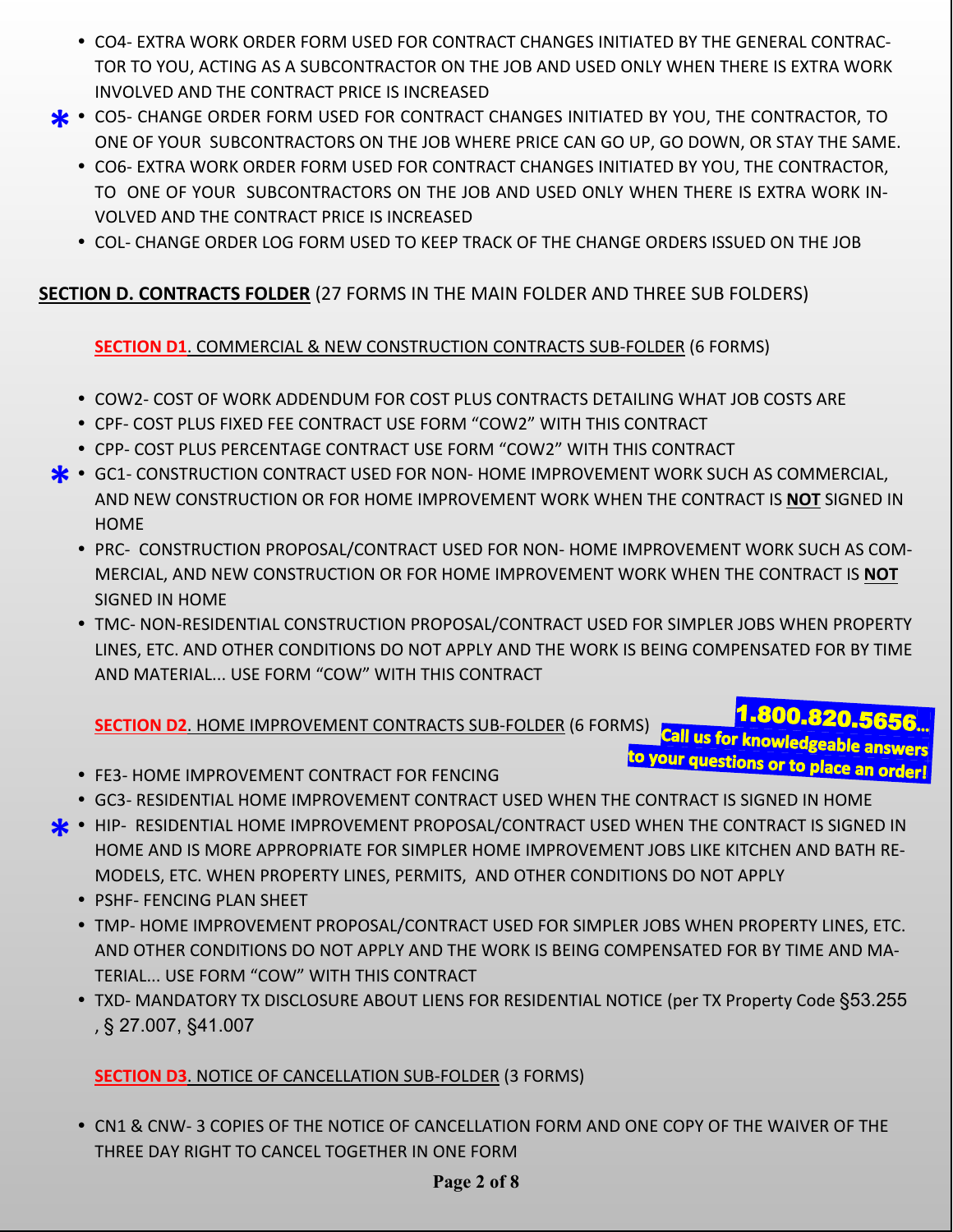- **\*** CN1- THREE DAY RIGHT TO CANCEL NOTICE TO BE GIVEN IN DUPLICATE TO THE CUSTOMER ONLY ON HOME IMPROVEMENT JOBS SIGNED IN- HOME. HOME IMPROVEMENT JOBS SIGNED IN- HOME.
	- CNW- WAIVER OF THE 3 DAY RIGHT TO CANCEL A HOME IMPROVEMENT CONTRACT SIGNED IN HOME IN CASE OF AN EMERGENCY

#### **SECTION D4**. MAIN CONTRACT FOLDER (12 FORMS)

- ADM- ADDENDUM FOR MATCHING EXISTING CONDITIONS AND FINISHES ON THE PROJECT
- CPS- CONTRACT PAYMENT SCHEDULE USED WHEN THERE ARE MANY PROGRESS PAYMENTS ON THE JOB AND WHEN THERE ARE RETENTIONS
- CPS2- CONTRACT PAYMENT SCHEDULE USED WHEN THERE ARE MANY PROGRESS PAYMENTS ON THE JOB AND WHEN THERE ARE NO RETENTIONS
- **\*** CS1- CONTINUATION SHEET USED WHEN THERE IS NOT ENOUGH ROOM ON ANY FORM... PARTICULARLY<br>SPECIFICATIONS ON A CONTRACT SPECIFICATIONS ON A CONTRACT
	- CS1\_LONG- SAME AS CS1 EXCEPT IS LEGAL SIZE FOR MORE WRITING ROOM
	- HAZ- HAZARDOUS MATERIALS HOLD HARMLESS AGREEMENT USED WHEN THERE MIGHT BE HAZARDOUS MATERIALS ON THE JOB THAT THE CONTRACTOR WILL NOT BE RESPONSIBLE FOR
	- **HHR- HOLD HARMLESS FROM RECOMMENDATIONS FORM USED WHEN YOU RECOMMEND ADDITIONAL** WORK OR A COURSE OF ACTION THAT THE HOMEOWNER DOES NOT WANT TO FOLLOW
	- JCA- JOINT CONTROL ADDENDUM TO BE ADDED TO A CONTRACT CALLING FOR FUNDING CONTROL
	- LCN- LIEN CONTRACT NOTICE ADDED TO ANY HOME IMPROVEMENT CONTRACT THAT TAKES A LIEN OR EN-CUMBRANCE ON THE PROPERTY TO SECURE PAYMENT FOR THE WORK.. MOST OFTEN USED WHEN THE CONTRACTOR IS TAKING A TRUST DEED OUT ON THE PROPERTY AND FINANCING THE WORK THEMSELVES.
	- MLST- LIST OF MATERIAL SUPPLIERS ON THE JOB
	- PAS-PROJECT ALLOWANCE SHEET WHICH IS ADDED TO A CONTRACT WHEN SOME ITEMS ARE NOT SPECI-FIED BUT AN AMOUNT IS ALLOWED FOR THESE ITEMS IN THE CONTRACT PRICE.
	- SLST- LIST OF SUBCONTRACTORS ON THE JOB

## **SECTION E. LIEN RELEASE FORMS FOLDER** (6 FORMS)

Forget expensive subscriptions… You can add digital signatures on any form with our software before emailing.

- CLR- CONDITIONAL LIEN RELEASE FORM AND COMPLETION CERTIFICATE UPON FINAL PAYMENT... USED<br>WHEN PAID BY CHECK SO THAT THE LIEN RELEASE IS CONTINGENT UPON THE CHECK BEING GOOD... USEI WHEN PAID BY CHECK SO THAT THE LIEN RELEASE IS CONTINGENT UPON THE CHECK BEING GOOD... USED AT THE TIME OF FINAL PAYMENT AND INCLUDES A JOB COMPLETION STATEMENT
- CLRP- CONDITIONAL LIEN RELEASE FORM UPON A PROGRESS PAYMENT... USED WHEN PAID BY CHECK SO THAT THE LIEN RELEASE IS CONTINGENT UPON THE CHECK BEING GOOD... USED AT THE TIME OF ANY THAT THE LIEN RELEASE IS CONTINGENT UPON THE CHECK BEING GOOD... USED AT THE TIME OF ANY PROGRESS PAYMENT
- COM- COMPLETION CERTIFICATE USED AT THE JOB COMPLETION AND USED TO GET A SIGNATURE FROM THE CUSTOMER THAT THE JOB IS COMPLETED AND THAT THEY ARE SATISFIED WITH THE WORK THE CUSTOMER THAT THE JOB IS COMPLETED AND THAT THEY ARE SATISFIED WITH THE WORK
- **\*** LLR- LABOR LIEN RELEASE FORM USED TO GET LIEN RELEASES FROM THE INDIVIDUAL WORKERS ON THE JOB JOB
- ULR- UNCONDITIONAL LIEN RELEASE FORM AND COMPLETION CERTIFICATE UPON FINAL PAYMENT... THIS LIEN RELEASED<br>LIEN RELEASE IS GOOD AT THE TIME OF SIGNING AND IS NOT DEPENDENT ON THE FUNDS BEING RELEASED LIEN RELEASE IS GOOD AT THE TIME OF SIGNING AND IS NOT DEPENDENT ON THE FUNDS BEING RELEASED TO THE CONTRACTOR... USED AT THE TIME OF FINAL PAYMENT AND INCLUDES A JOB COMPLETION STATE-MENT 800.820.5656.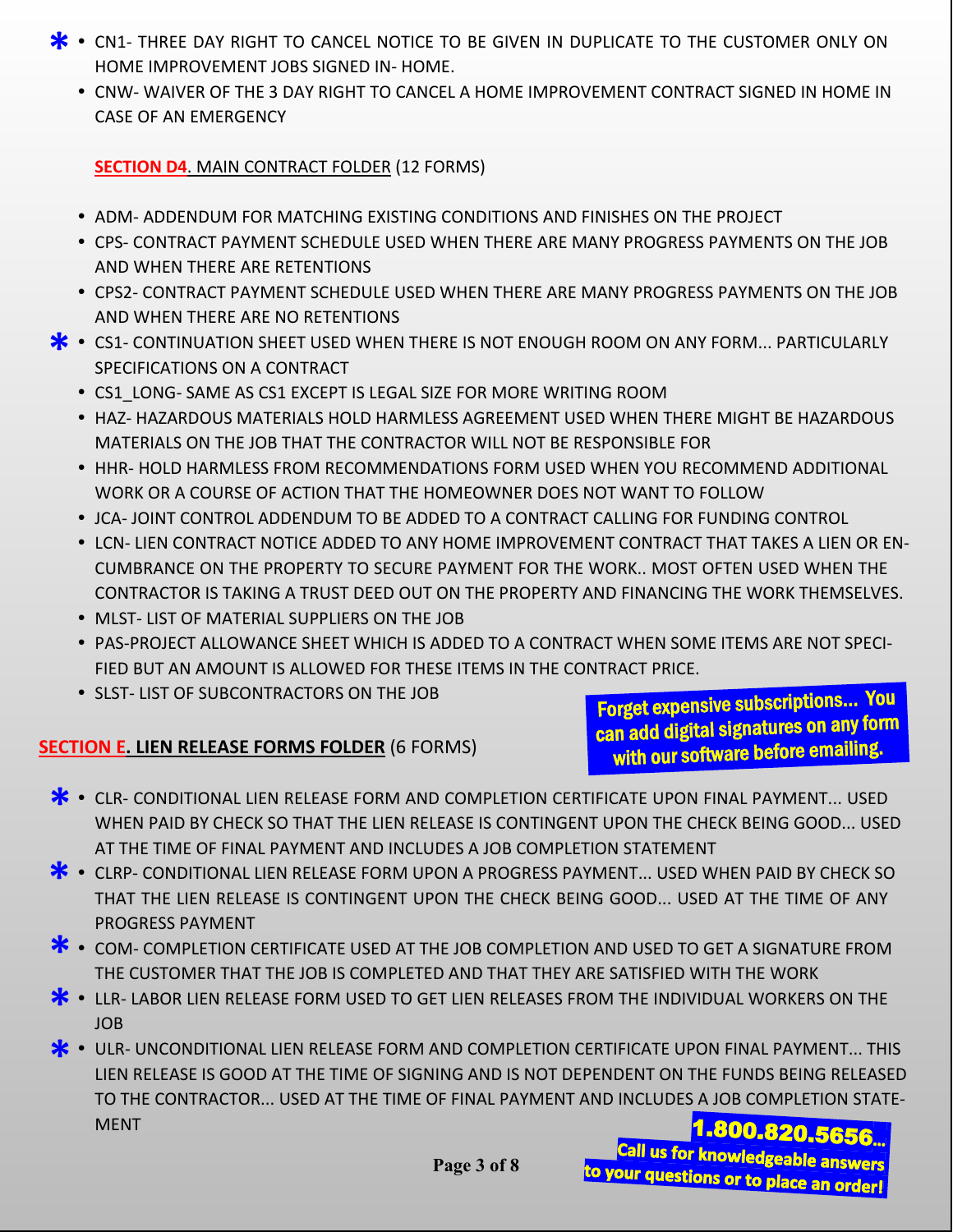**\*** • ULRP- UNCONDITIONAL LIEN RELEASE FORM AND COMPLETION CERTIFICATE UPON A PROGRESS PAY-<br>MENT... THIS LIEN RELEASE IS GOOD AT THE TIME OF SIGNING AND IS NOT DEPENDENT ON THE FUNDS E MENT... THIS LIEN RELEASE IS GOOD AT THE TIME OF SIGNING AND IS NOT DEPENDENT ON THE FUNDS BE-ING RELEASED TO THE CONTRACTOR... USED AT THE TIME OF ANY PROGRESS PAYMENT

## **SECTION F. MISCELLANEOUS BUSINESS FORMS FOLDER** (13 FORMS)

- #10 MATCHING ENVELOPE- ...#10 SIZE ENVELOPE THAT MATCHES ALL THE OTHER PAPERWORK
- CCA- CREDIT CARD AUTHORIZATION
- DFR- DAILY FIELD REPORT USED FOR DOCUMENTING PROJECT CONDITIONS, SCHEDULING, EVENTS… ETC.
- **DR1- SIMPLE DAILY REPORT ON JOB MATERIALS, SUBCONTRACTOR WORK DONE, WORK DONE BY YOUR** EMPLOYEES, EQUIPMENT RENTED, AND GENERAL JOB NOTES AS WELL AS ANY CHANGE ORDERS
- FAX- FAX TRANSMITTAL COVER SHEET THAT MATCHES YOUR OTHER PAPERWORK
- LTH- MATCHING LETTERHEAD ... LETTERHEAD THAT MATCHES YOUR OTHER PAPERWORK
- MEM- CONSTRUCTION MEMORANDUM FORM USED TO DOCUMENT CONVERSATIONS OR OTHER JOB RE-LATED COMMUNICATIONS
- **PO1- PURCHASE ORDER FORM USED TO DOCUMENT ORDERS FOR MATERIALS AND EQUIPMENT**
- **RFI- REQUEST FOR INFORMATION FORM USED TO NOTIFY PROJECT PARTNERS THAT YOU ARE HAVING A** PROBLEM AND CANNOT PROCEED UNTIL YOU GET CLARIFICATION/FURTHER INSTRUCTIONS FROM THEM
- **RFT- REQUEST FOR TECHNICAL INSTRUCTIONS FORM USED WHEN A COMPONENT OF A PROJECT PARTNERS** CONTRIBUTION TO THE JOB CANNOT BE PERFORMED AS DETAILED IN THE PLANS AND SPECIFICATIONS AND FURTHER WRITTEN INSTRUCTIONS MUST BE GIVEN BEFORE PROCEEDING... THIS FORM ALSO MAKES THE PROJECT PARTNER AWARE THAT YOU ARE INCURRING DAMAGE DELAYS BECAUSE OF THIS AND MAY ASK FOR COMPENSATION
- **.** SUB- SUBMITTAL FORM USED WHEN SUBMITTING SAMPLES OR ALTERNATE MATERIALS/TECHNIQUES THAT MUST BE APPROVED
- TRN- TRANSMITTAL FORM USED FOR TRANSMITTING CONSTRUCTION DOCUMENTS AND/OR SAMPLES TO ANOTHER PARTY
- WTS- WEEKLY TIME SHEET USED TO DOCUMENT THE TIME SPENT BY AN EMPLOYEE OVER A WEEK ON VAR-IOUS JOBS AND PROJECTS AND INCLUDES A TABLE OF JOB CODES

# **SECTION G. SUBCONTRACTORS FOLDER** (5 FORMS)

1.800.820.5656...<br>Call us for knowledgeable answers to your questions or to place an order!

- **BC1- BACK CHARGE NOTICE FORM USED TO NOTIFY SUBCONTRACTORS THAT THEY WILL OR THAT THEY** HAVE CAUSED THE CONTRACTOR TO BE DAMAGED AND THE AMOUNT AND DESCRIPTION OF THIS DAM-AGE
- **NTP- NOTICE TO PERFORM USED TO NOTIFY SUBCONTRACTORS OF THEIR FAILINGS ON THE JOB AND TO** DEMAND CORRECTION WITHIN A SPECIFIC PERIOD OF TIME OR FACE A BACK CHARGE AND/OR GENERAL DAMAGES TO THE CONTRACTOR THAT THE SUBCONTRACTOR WILL BE LIABLE FOR
- **SC1- SUBCONTRACT AGREEMENT USED BETWEEN THE CONTRACTOR AND ANOTHER CONTRACTOR WHO** WILL BE DOING WORK ON A PROJECT OF THE CONTRACTOR'S AND WHO IS THEREFORE A SUBCONTRAC-TOR OF THE CONTRACTOR
- SC2- SUBCONTRACT AGREEMENT SAME AS FORM SC1, THAT INCLUDES AN INDEMNITY CLAUSE OF THE TYPE REQUIRED BY MANY COMMERCIAL LIABILITY COMPANIES TO BE USED BY THEIR INSURED IN AGREE-TYPE REQUIRED BY MANY COMMERCIAL LIABILITY COMPANIES TO BE USED BY THEIR INSURED IN AGREE-MENTS WITH THE INSURED CONTRACTOR'S SUBCONTRACTORS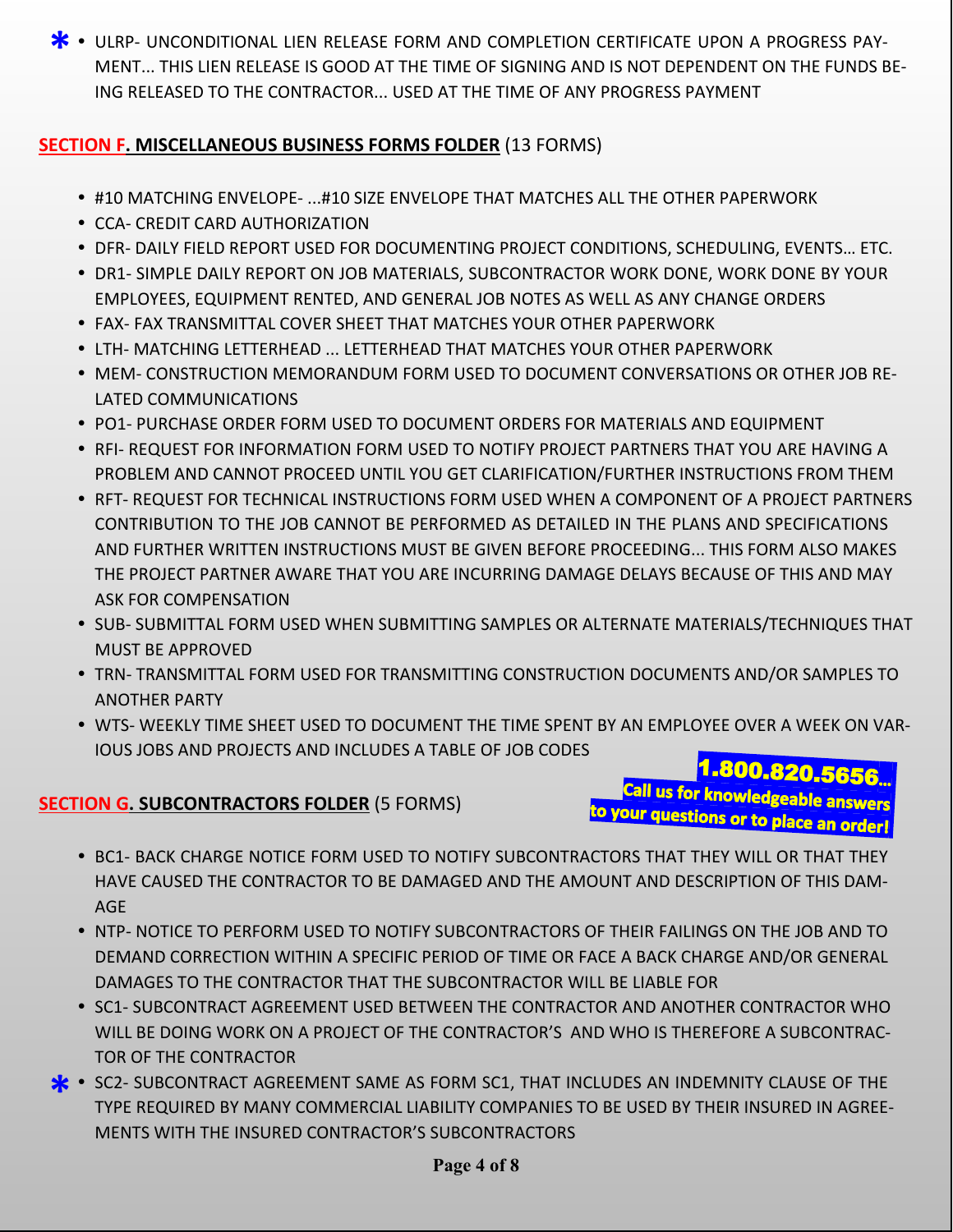**SC3- SUBCONTRACT FORM USED AS AN AGREEMENT BETWEEN YOUR COMPANY AND ANOTHER CON-**TRACTOR... USUALLY A GENERAL CONTRACTOR OR BUILDER... WHOM YOU ARE SUBCONTRACTING WORK FROM

#### **SECTION H. WARRANTY FOLDER** (2 FORMS)

- CWC1- LIMITED LABOR WARRANTY FOR WORKMANSHIP IN CERTIFICATE FORMAT
- **\*** WC1- LIMITED LABOR WARRANTY WORKMANSHIP IN STANDARD FORMAT

#### **SECTION I. OPTIONAL INSURANCE FOLDER** (23 FORMS)

- **ADC- AUTHORIZATION TO DISPOSE DAMAGED ITEMS USUALLY FOR WATER DAMAGE CLAIMS**
- AOI- AUTHORIZATION OF INSURED FORM USED AS A CONTINGENCY AGREEMENT WITH THE INSURED BE-FORE A LEGAL CONTRACT CAN BE SIGNED... ALWAYS FOLLOW UP WITH A CONTRACT AFTER THE CLAIM IS SETTLED... THIS VERSION DOES NOT HAVE ANY CLAUSE THAT ALLOWS THE CUSTOMER TO CANCEL
- AOIC- AUTHORIZATION OF INSURED FORM FOR COMMERCIAL JOBS USED AS A CONTINGENCY AGREEMENT WITH THE INSURED BEFORE A LEGAL CONTRACT CAN BE SIGNED... ALWAYS FOLLOW UP WITH A CONTRACT AFTER THE CLAIM IS SETTLED... THIS VERSION DOES NOT HAVE ANY CLAUSE THAT ALLOWS THE CUSTOMER TO CANCEL
- AOI-ALL- AUTHORIZATION OF INSURED FORM USED AS A CONTINGENCY AGREEMENT WITH THE INSURED BEFORE A LEGAL CONTRACT CAN BE SIGNED... ALWAYS FOLLOW UP WITH A CONTRACT AFTER THE CLAIM IS SETTLED... THIS VERSION HAS THE 3- DAY RIGHT TO CANCEL A HOME IMPROVEMENT CONTRACT SIGNED IN HOME CLAUSE AND THE CANCELLATION PENALTY CLAUSE
- AOI-NC- AUTHORIZATION OF INSURED FORM USED AS A CONTINGENCY AGREEMENT WITH THE INSURED BEFORE A LEGAL CONTRACT CAN BE SIGNED... ALWAYS FOLLOW UP WITH A CONTRACT AFTER THE CLAIM IS SETTLED... THIS VERSION HAS THE 3- DAY RIGHT TO CANCEL A HOME IMPROVEMENT CONTRACT SIGNED IN HOME CLAUSE
- AOI-NC1- AUTHORIZATION OF INSURED FORM USED AS A CONTINGENCY AGREEMENT WITH THE INSURED BEFORE A LEGAL CONTRACT CAN BE SIGNED... ALWAYS FOLLOW UP WITH A CONTRACT AFTER THE CLAIM IS SETTLED... THIS VERSION HAS A CLAUSE THAT ALLOWS THE CUSTOMER TO CANCEL PROVIDED THEY PAY A CANCELLATION FEE ... VERY STRONG CLAUSE ABOUT CANCELLATION
- **ARI- AUTHORIZATION TO RELEASE INFORMATION (GIVES CONTRACTOR RIGHT TO CONTACT AND TO BE** PAID DIRECT)
- **ARI- AUTHORIZATION TO RELEASE INFORMATION (MORTGAGE COMPANY FOR DIRECT PAY)**
- **ARI- AUTHORIZATION TO RELEASE INFORMATION (INSURANCE COMPANY FOR DIRECT PAY)**
- **BP1I- BID PROPOSAL FOR INSURANCE WORK WITH NO PRE-DEFINED SPECIFICATIONS**
- COWI- INSURANCE COST OF WORK ADDENDUM
- **DMA- AUTHORIZATION TO PERFORM DAMAGE MITIGATION SERVICES TO HELP PREVENT FURTHER DAM-**AGE TO THE PROPERTY
- DMA2- MORE DETAILED DAMAGE MITIGATION AGREEMENT
- **DSI- DISASTER SIGN-IN SHEET FOR TIME DOCUMENTATION OF WORKERS**
- EQL- EQUIPMENT LOG TO DOCUMENT DRYING AND DEHUMIDIFYING TYPE EQUIPMENT
- GC3I- INSURANCE RESTORATION CONTRACT FOR RESIDENTIAL JOBS

1.800.820.5656 Call us for knowledgeable answers to your questions or to place an order!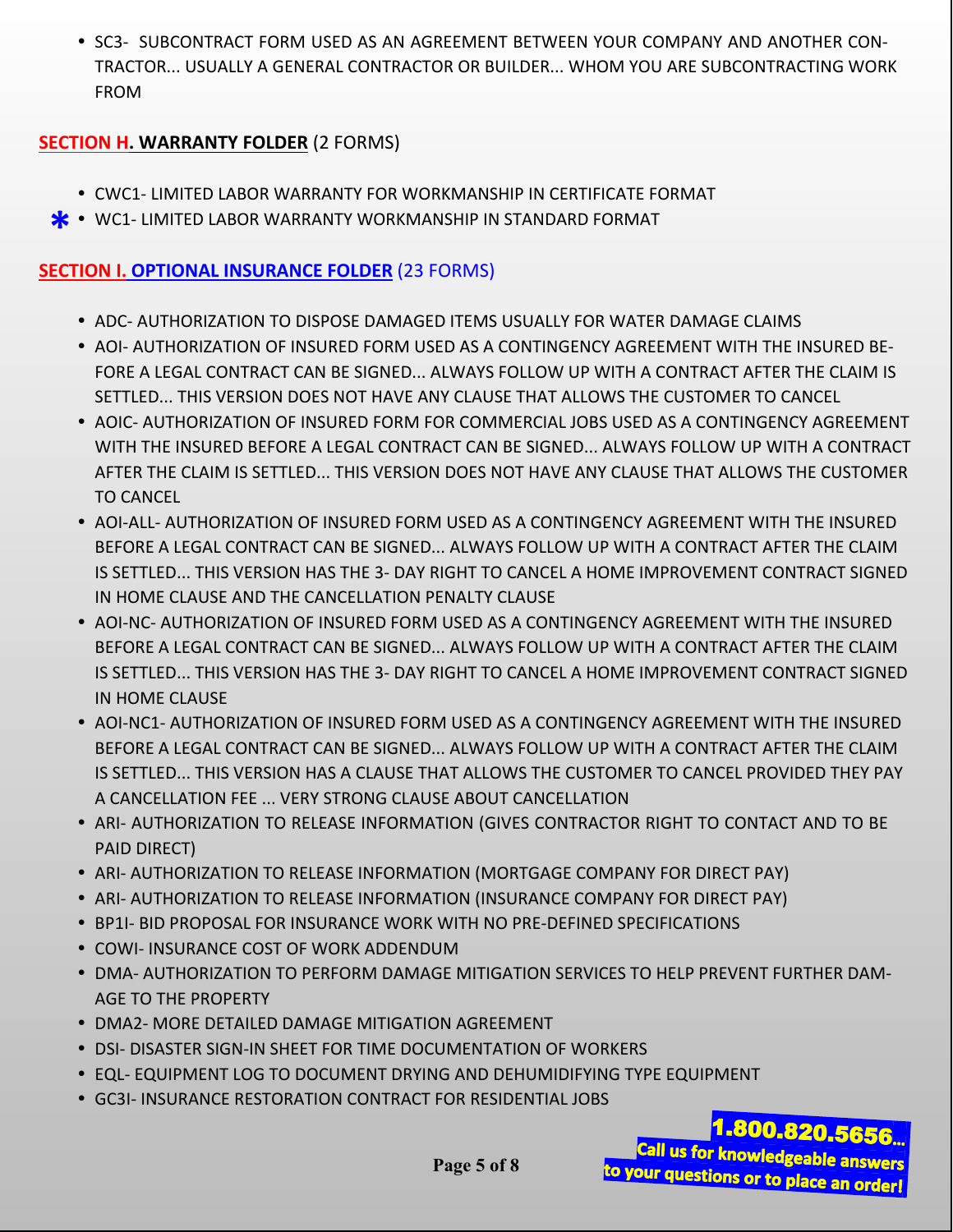- INVD- INSURANCE DEPRECIATION INVOICE USED TO RECOVER ANY DEPRECIATION ALLOWED BY THE IN-SURANCE COMPANY AFTER THE RESTORATION IS COMPLETED
- **MOLD- MOLD REMEDIATION CONTRACT INCLUDES INFORMATION AND CONDITIONS FOR TESTING ETC.**
- NIH- NOTICE OF ENVIRONMENTAL HAZARDS
- **PBS-INSURANCE PROCEEDS BREAKDOWN SHEET**
- **SDL- STRUCTURAL DRYING LOG TO DOCUMENT DRYING OPERATIONS**
- SUP1- INSURANCE CHANGE ORDER SUBMITTED TO THE INSURANCE COMPANY FOR SUPPLEMENTAL DAM-AGES DISCOVERED DURING THE COURSE OF THE WORK THAT WAS NOT INCLUDED IN THE ORIGINAL SET-TLEMENT
- **● TIN- TEXAS INSURANCE DEDUCTIBLE NOTICE PER HB 2102 EFFECTIVE SEPTEMBER 1, 2019**

## **OPTIONAL MARKETING PACKAGE** (12 FORMS CHOOSE FROM HOME BUILDING, HOME REMODELING, HOME REPAIR OR HANDYMAN MARKETING PACKAGES)

- MARKETING DOOR HANGER TEMPLATE- ...USED AS A MARKETING TOOL TO GET LEADS AND SELL JOBS
- SORRY WE MISSED YOU DOOR HANGER TEMPLATE- USED WHEN AN APPOINTMENT IS MISSED
- GIF- GENERAL CONTRACTOR INFORMATION LABEL USED TO KEEP YOUR COMPANY INFORMATION HANDY FOR YOUR CUSTOMERS AND TO GET REPEAT BUSINESS FROM YOUR CUSTOMERS AND REFERRALS
- MATCHING BROCHURE TEMPLATE
- MATCHING ADDRESS LABEL
- MATCHING ADVERTISEMENT
- MATCHING BUSINESS CARD
- MATCHING #10 ENVELOPE
- MATCHING FLYER
- MATCHING LETTERHEAD
- LOGO
- MATCHING POSTER

1.800.820.5656...<br>Call us for knowledgeable answers to your questions or to place an order!

> Forget expensive subscriptions… You can add digital signatures on any form with our software before emailing.

## **SECTION J. OPTIONAL INDEPENDENT CONTRACTOR AGREEMENTS** (5 FORMS If you use Salespeople you NEED THIS!)

- GC2- CONSTRUCTION CONTRACT USED FOR NON- HOME IMPROVEMENT WORK SUCH AS COMMERCIAL, AND NEW CONSTRUCTION OR FOR HOME IMPROVEMENT WORK WHEN THE CONTRACT IS **NOT** SIGNED IN HOME USED WHEN A SALESMAN WILL BE SIGNING THE CONTRACT AS AN AGENT FOR THE CONTRACTOR
- GC4- RESIDENTIAL HOME IMPROVEMENT CONTRACT USED WHEN THE CONTRACT IS SIGNED IN HOME AND WHEN A SALESMAN WILL BE SIGNING THE CONTRACT AS AN AGENT FOR THE CONTRACTOR
- GC4I- INSURANCE RESTORATION CONTRACT FOR SALESPERSON AND RESIDENTIAL JOBS
- SALESPERSON AGREEMENT TO DESIGNATE TERMS AND CONDITIONS YOU WILL REQUIRE OF ANY SALESPER-SONS WHO DO ESTIMATION, CLOSING FOR YOUR COMPANY. DESIGNATES THE TERMS TO MAKE THE SALESPERSON AN INDEPENDENT CONTRACTOR.
- SUBCONTRACTOR AGREEMENT TO DESIGNATE TERMS AND CONDITIONS YOU WILL REQUIRE OF ANY SUB-CONTRACTOR WHO DOES WORK FOR YOUR COMPANY. THIS IS A "BLANKET" AGREEMENT. DESIGNATES THE TERMS TO MAKE THE SUBCONTRACTOR AN INDEPENDENT CONTRACTOR.

**PRICING FOR THE DIFFERENT PACKAGES IS ON THE NEXT PAGE… BE SURE TO CONTINUE!**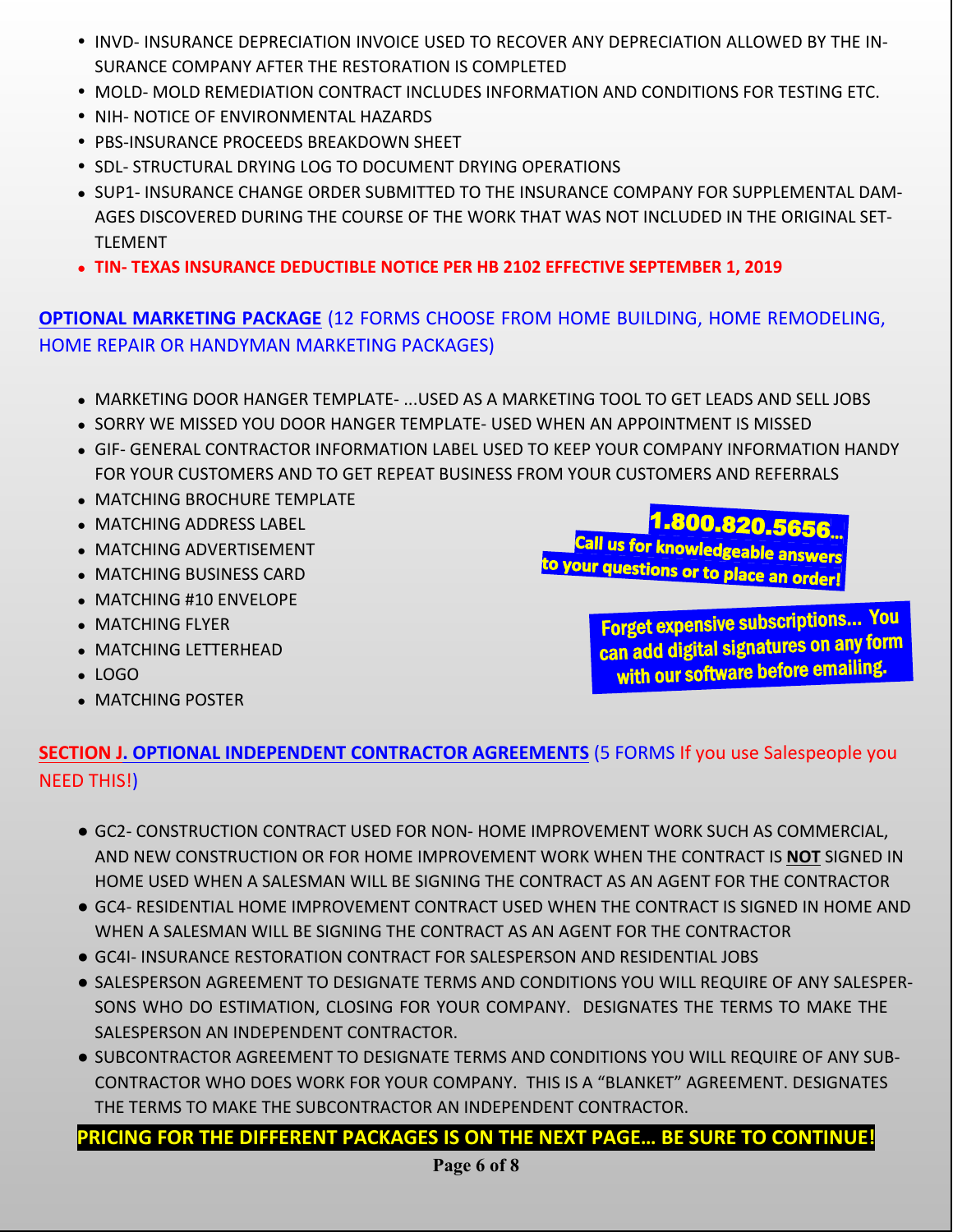|  | ACT Contractors Forms SOFTWARE  Our Most Popular Form Solution |
|--|----------------------------------------------------------------|
|  |                                                                |

|                                                       | <i>TWO me the car moder opened torm condition</i>                                                                                                                                                                                                                                               |              |
|-------------------------------------------------------|-------------------------------------------------------------------------------------------------------------------------------------------------------------------------------------------------------------------------------------------------------------------------------------------------|--------------|
| <b>CATALOG NUMBER</b>                                 | <b>DESCRIPTION</b>                                                                                                                                                                                                                                                                              | <b>PRICE</b> |
| <b>FODG3TX</b>                                        | ACT CONTRACTORS FORMS SOFTWARE for TEXAS General Con-<br>tractors with ALL 76 forms shown above  We set-up your LOGO &<br>Company Information ON EACH & EVERY FORM- A true "TURNKEY"<br><b>Form Solution</b>                                                                                    | \$349.00     |
| <b>FODGBTX</b>                                        | ACT CONTRACTORS FORMS SOFTWARE for TEXAS General Con-<br>tractors with the 15 essential forms shown with a <b>BLUE</b> asterisk in the<br>list above  We set-up your LOGO & Company Information ON ALL 15<br>FORMS- A "TURNKEY" Form Solution.                                                  | \$269.00     |
| <b>FODG5TX</b>                                        | ACT CONTRACTORS FORMS SOFTWARE for TEXAS General Con-<br>tractors with ANY 5 forms from the list shown above  We set-up your<br>LOGO & Company Information ON ALL 5 Forms.                                                                                                                      | \$219.00     |
| <b>OPTIONAL</b> Insurance<br><b>Restoration Forms</b> | OPTIONAL add on to FODG3TX or FODGBTX or FODG5TX and adds<br>the 23 Insurance Restoration Forms listed above.                                                                                                                                                                                   | \$150.00     |
| Package                                               | <b>OPTIONAL- Marketing OPTIONAL add on to FODG3TX or FODGBTX or FODG5TX and adds</b><br>the 12 MARKETING Templates listed above.                                                                                                                                                                | \$125.00     |
|                                                       | OPTIONAL add on to FODG3TX or FODGBTX or FODG5TX and adds<br><b>OPTIONAL-</b> Independent the 2 Independent Contractors Agreements for Salespeople and Subs<br>Contractor/Sales Package who will be 1099 compensated. And 3 Contracts for Salesperson who<br>sign contracts for the Contractor. | \$125.00     |
|                                                       |                                                                                                                                                                                                                                                                                                 |              |
|                                                       | <b>OPTIONAL- USB Install</b> OPTIONAL install from a USB Flash Drive instead of Disks (useful if you<br>do not have a disk drive on your computer but do have a USB port!                                                                                                                       | \$20.00      |
| <b>OPTIONAL--Download</b>                             | OPTIONAL RUSH orders we prepare a download of the software with-<br>in 12 hours after your approval of the layout IF YOU NEED IT FAST!                                                                                                                                                          | \$25.00      |
|                                                       | SOME ADVANTAGES OF OUR SOFTWARE PROGRAM                                                                                                                                                                                                                                                         |              |